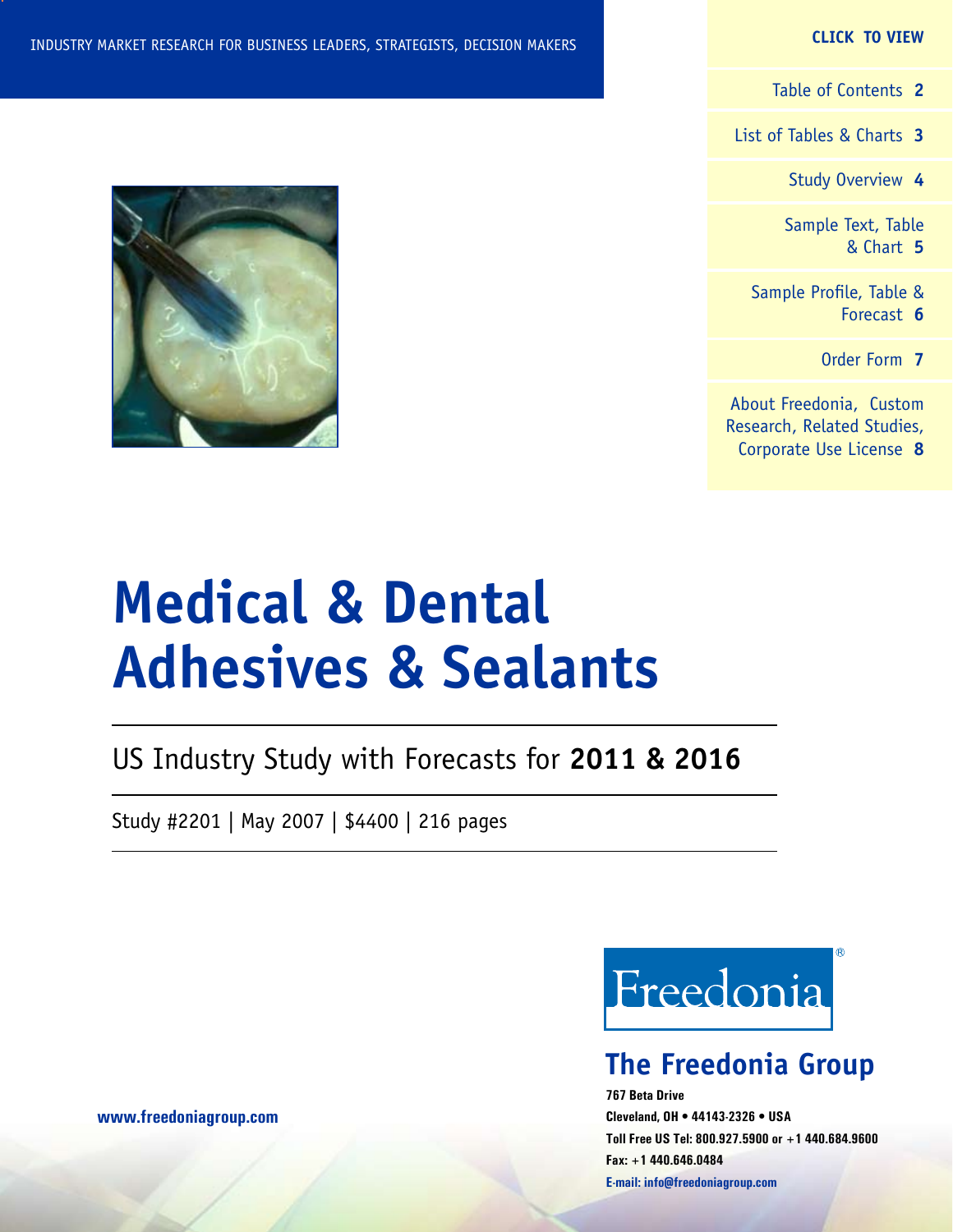# **Medical & Dental Adhesives & Sealants**

US Industry Study with Forecasts for *2011 & 2016*

# <span id="page-1-0"></span>**Table of Contents**

## Executive Summary

## Market EnvironmenT

| Macroeconomic Overview5          |
|----------------------------------|
| Demographic Patterns8            |
| Health Care Trends  11           |
| Medical Providers  12            |
| Patient Activity  16             |
| Surgical Procedures  17          |
| Dental Procedures  20            |
| National Health Expenditures 22  |
| Regulatory Trends  25            |
| Competitive Products Overview 27 |
| Historical Market Trends 31      |
|                                  |
|                                  |
| World Medical & Dental Adhesives |
| & Sealants Demand  39            |

## PRODUCTS

| Synthetic Polymer Adhesives  |  |
|------------------------------|--|
|                              |  |
|                              |  |
| Cyanoacrylate 51             |  |
|                              |  |
| Producers & Products 53      |  |
|                              |  |
| Polyethylene Glycol  59      |  |
| Other Synthetic 61           |  |
| Natural-Based Adhesives      |  |
|                              |  |
| Plasma & Protein  65         |  |
|                              |  |
|                              |  |
|                              |  |
| Other Plasma & Protein-Based |  |
| Adhesives & Sealants 77      |  |
| Other Natural Adhesives      |  |
|                              |  |
|                              |  |

## APPLICATIONS

| Medical Applications 86 |  |
|-------------------------|--|
| Internal Medical 87     |  |

| Cardiovascular  91                 |  |
|------------------------------------|--|
|                                    |  |
| Demand by Product 95               |  |
| Demand by Procedure 98             |  |
|                                    |  |
| Pulmonary 103                      |  |
| Abdominal  105                     |  |
| Other Internal  107                |  |
| External Medical  109              |  |
| Tissue Bonding  111                |  |
| Prosthesis Attachment  114         |  |
| Other External  116                |  |
| Dental Applications  118           |  |
| Denture Bonding Agents 120         |  |
| Pit & Fissure Sealants  123        |  |
| Restorative Adhesives 125          |  |
| Orthodontic Bonding Agents  127    |  |
| Luting Cements 128                 |  |
| Tray Adhesives 131                 |  |
| Dental Surgical Tissue Bonding 132 |  |

## **MARKETS**

| Dental Offices 138 |  |
|--------------------|--|
|                    |  |

## INDUSTRY STRUCTURE

| Market Share  145                  |  |
|------------------------------------|--|
| Baxter International  148          |  |
|                                    |  |
| DENTSPLY International  149        |  |
| Procter & Gamble  149              |  |
| King Pharmaceuticals  149          |  |
| Other Leaders  149                 |  |
| Competitive Strategies 151         |  |
| Acquisitions & Divestitures 152    |  |
| Licensing & Related Cooperative    |  |
| Agreements 154                     |  |
| Research & Development 157         |  |
| Marketing & Distribution 160       |  |
| Raw Materials & Manufacturing  162 |  |

## Company Profiles

| Advanced Medical Solutions 164 |  |
|--------------------------------|--|
| Allergan Incorporated 166      |  |

| Angiotech Pharmaceuticals 167    |  |
|----------------------------------|--|
| Baxter International 169         |  |
| Biomet Incorporated  170         |  |
| Competitive Technologies 172     |  |
| CryoLife Incorporated  173       |  |
|                                  |  |
| Danaher Corporation 175          |  |
| Den-Mat Corporation  177         |  |
| DENTSPLY International 178       |  |
| GC Corporation  180              |  |
| GlaxoSmithKline plc  183         |  |
| Haemacure Corporation 184        |  |
| HemCon Medical Technologies 185  |  |
| Henkel KGaA  187                 |  |
| Heraeus Holding GmbH  188        |  |
| Ivoclar Vivadent AG 190          |  |
| Johnson & Johnson 192            |  |
| King Pharmaceuticals  196        |  |
| Orthovita Incorporated  197      |  |
| Pharming Group NV  199           |  |
| Prestige Brands 200              |  |
| Procter & Gamble Company 201     |  |
| Protein Polymer Technologies 202 |  |
| Smith & Nephew plc  203          |  |
| Stryker Corporation  204         |  |
| Synthes Incorporated  206        |  |
| ThermoGenesis Corporation 207    |  |
| 3M Company  209                  |  |
| Tyco International 211           |  |
| Other Companies Mentioned 213    |  |

Freedonia

# **List of Tables/Charts**

## Executive Summary

1 Summary Table..............................3

## Market EnvironmenT

| 1 Macroeconomic Overview 8        |
|-----------------------------------|
| 2 Population by Age Group  11     |
| 3 Medical Providers  15           |
| 4 Patient Activity 17             |
| 5 Surgical Procedures by Type  20 |
|                                   |
| & Procedures  22                  |
|                                   |
|                                   |

## **Page 2 [Order now, click here!](#page-6-0)**

## [Click here to purchase online](http://www.freedoniagroup.com/DocumentDetails.aspx?Referrerid=FM-Bro&StudyID=2201)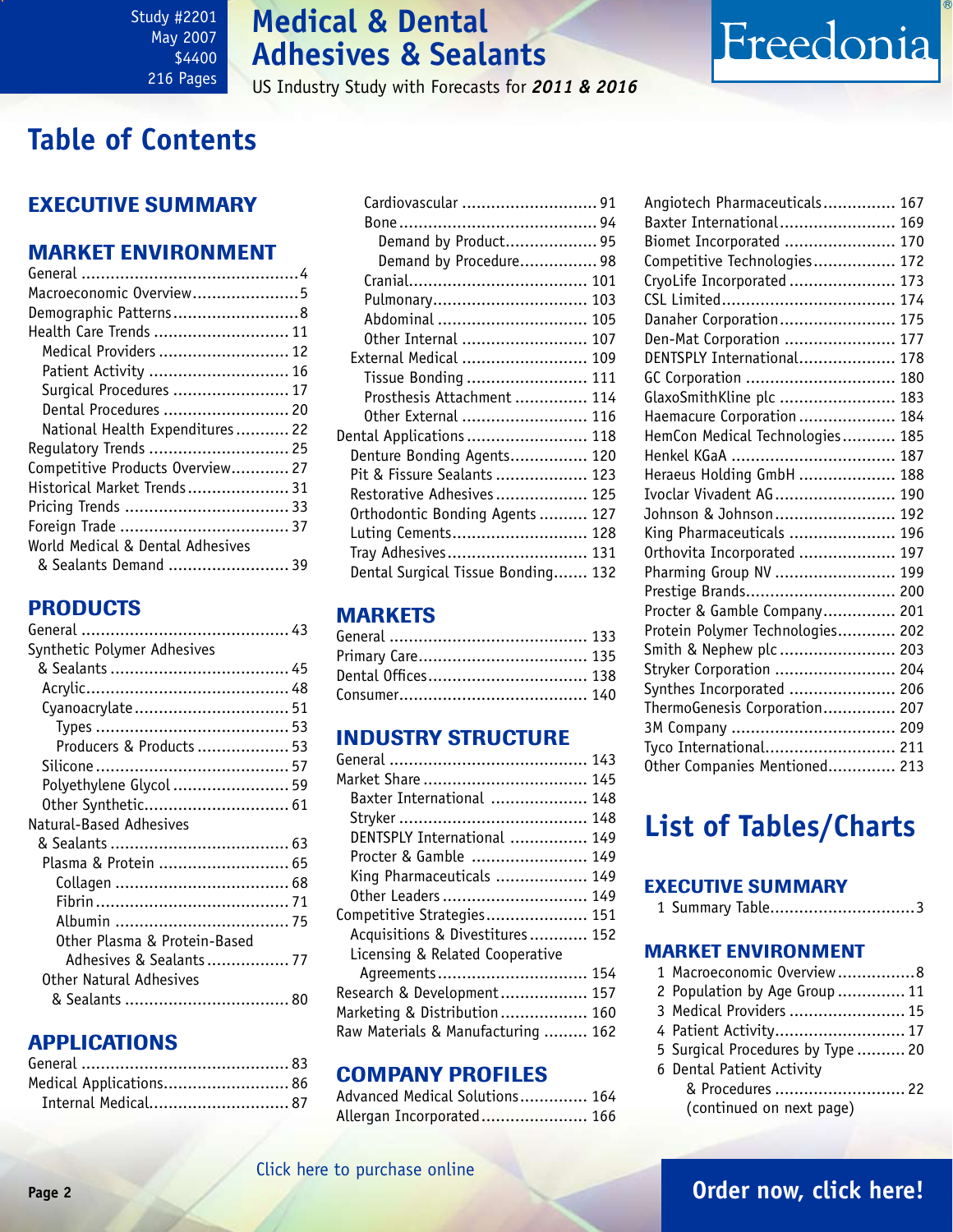Study #2201 May 2007 \$4400 216 Pages

# **Medical & Dental Adhesives & Sealants**

US Industry Study with Forecasts for *2011 & 2016*

# <span id="page-2-0"></span>**List of Tables/Charts**

|                 | (continued from previous page)<br>7 National Health Expenditures 25 |  |
|-----------------|---------------------------------------------------------------------|--|
|                 | 8 Wound Closures Demand 30                                          |  |
|                 | 9 Medical & Dental Adhesives &                                      |  |
|                 | Sealants Market, 1996-2006 32                                       |  |
|                 | Cht Medical & Dental Adhesives &                                    |  |
|                 | Sealants Demand per Capita,                                         |  |
|                 |                                                                     |  |
|                 | 10 Selected Medical & Dental                                        |  |
|                 | Adhesives & Sealants Pricing 37                                     |  |
|                 | Cht World Medical & Dental                                          |  |
|                 | Adhesives & Sealants Demand                                         |  |
|                 | by Region, 2006 42                                                  |  |
| <b>PRODUCTS</b> |                                                                     |  |
|                 | 1 Medical & Dental Adhesives &                                      |  |
|                 | Sealants Demand by Product  44                                      |  |
|                 | 2 Synthetic Polymer Medical & Dental                                |  |
|                 | Adhesives & Sealants Demand                                         |  |
|                 |                                                                     |  |

| by Product & Application 47      |
|----------------------------------|
| Cht Synthetic Polymer Medical &  |
| Dental Adhesives & Sealants      |
| Demand by Type, 2006  48         |
| 3 Acrylic Medical & Dental       |
| Adhesives & Sealants Demand  51  |
| 4 Cyanoacrylate Medical & Dental |
| Adhesives & Sealants Demand  52  |
| 5 Silicone Medical & Dental      |
| Adhesives Demand 59              |
| 6 Polyethylene Glycol Medical    |
| Sealants Demand 61               |
| 7 Other Synthetic Polymer        |
| Medical & Dental Adhesives       |
| & Sealants Demand 63             |
| 8 Natural-Based Medical & Dental |
| Adhesives & Sealants Demand      |
| by Product & Application 65      |
| 9 Plasma & Protein-Based         |
| Medical & Dental Adhesives &     |
| Sealants Demand by Product  67   |

| Cht Plasma & Protein-Based Medical &    |  |
|-----------------------------------------|--|
| Dental Adhesives & Sealants             |  |
| Demand by Product, 2006 68              |  |
| 10 Collagen Medical Sealants Demand. 71 |  |

11 Fibrin Medical & Dental Sealants Demand by Origin..................... 75

| 12 Albumin Medical Sealants Demand, 77 |
|----------------------------------------|
| 13 Other Plasma & Protein-Based        |
| Medical & Dental Adhesives &           |
|                                        |
| 14 Other Natural Medical & Dental      |
| Adhesives & Sealants Demand            |
| by Product  82                         |

## APPLICATIONS

| 1 Medical & Dental Adhesives &         |
|----------------------------------------|
| Sealants Demand by Application. 85     |
| Cht Medical & Dental Adhesives &       |
| Sealants Demand by Application,        |
|                                        |
| 2 Medical Applications for             |
| Adhesives & Sealants                   |
| by Seqment & Product 87                |
| 3 Internal Medical Applications for    |
| Adhesives & Sealants                   |
| by Segment & Product  90               |
| Cht Internal Medical Applications for  |
| Adhesives & Sealants, 2006  91         |
| 4 Cardiovascular Applications for      |
| Adhesives & Sealants  94               |
| 5 Bone Applications for                |
| Adhesives & Sealants  95               |
| 6 Bone Applications for                |
| Adhesives & Sealants                   |
| by Procedure  101                      |
| 7 Cranial Applications for             |
| Adhesives & Sealants 103               |
| 8 Pulmonary Applications for           |
| Adhesives & Sealants  105              |
| 9 Abdominal Applications for           |
| Adhesives & Sealants 107               |
| 10 Other Internal Medical Applications |
| for Adhesives & Sealants  109          |
| 11 External Medical Applications for   |
| Adhesives & Sealants                   |
| by Segment & Product 110               |
| Cht External Medical Applications      |
| for Adhesives & Sealants               |
| by Segment, 2006  111                  |
| 12 Tissue Bonding Applications for     |
| Adhesives & Sealants  114              |
| 13 Prosthesis Applications for         |
| Adhesives & Sealants 116               |

14 Other External Medical Applications for Adhesives & Sealants ......... 117 15 Dental Applications for Adhesives & Sealants

Freedonia

 by Segment & Product............. 119 Cht Dental Applications for Adhesives

- & Sealants by Segment, 2006... 120
- 16 Denture Bonding Agents Demand. 123
- 17 Pit & Fissure Sealants Demand .... 125
- 18 Restorative Adhesives Demand .... 126
- 19 Orthodontic Bonding Agents
- Demand ................................ 128
- 20 Luting Cements Demand ............. 130 21 Tray Adhesives Demand .............. 131
- 22 Dental Surgical Tissue Bonding
	- Adhesives & Sealants Demand .. 132

## **MARKETS**

1 Medical & Dental Adhesives & Sealants Demand by Market...... 134 Cht Medical & Dental Adhesives & Sealants Demand by Market, 2006..................... 135 2 Primary Care Market for Medical & Dental Adhesives & Sealants .... 138 3 Dental Offices Market for Medical & Dental Adhesives & Sealants .... 140 4 Consumer Market for Medical & Dental Adhesives & Sealants .... 142

## INDUSTRY STRUCTURE

| 1 US Medical & Dental Adhesives        |
|----------------------------------------|
| & Sealants Sales                       |
| by Company, 2006  146                  |
| Cht US Medical & Dental                |
| Adhesives & Sealants                   |
| Sales by Company, 2006  148            |
| 2 Selected Acquisitions &              |
| Divestitures 153                       |
| 3 Selected Cooperative Agreements. 156 |
| 4 Research & Development Spending      |
| Patterns: Selected Medical &           |
| Dental Adhesives & Sealants            |
| Suppliers 16                           |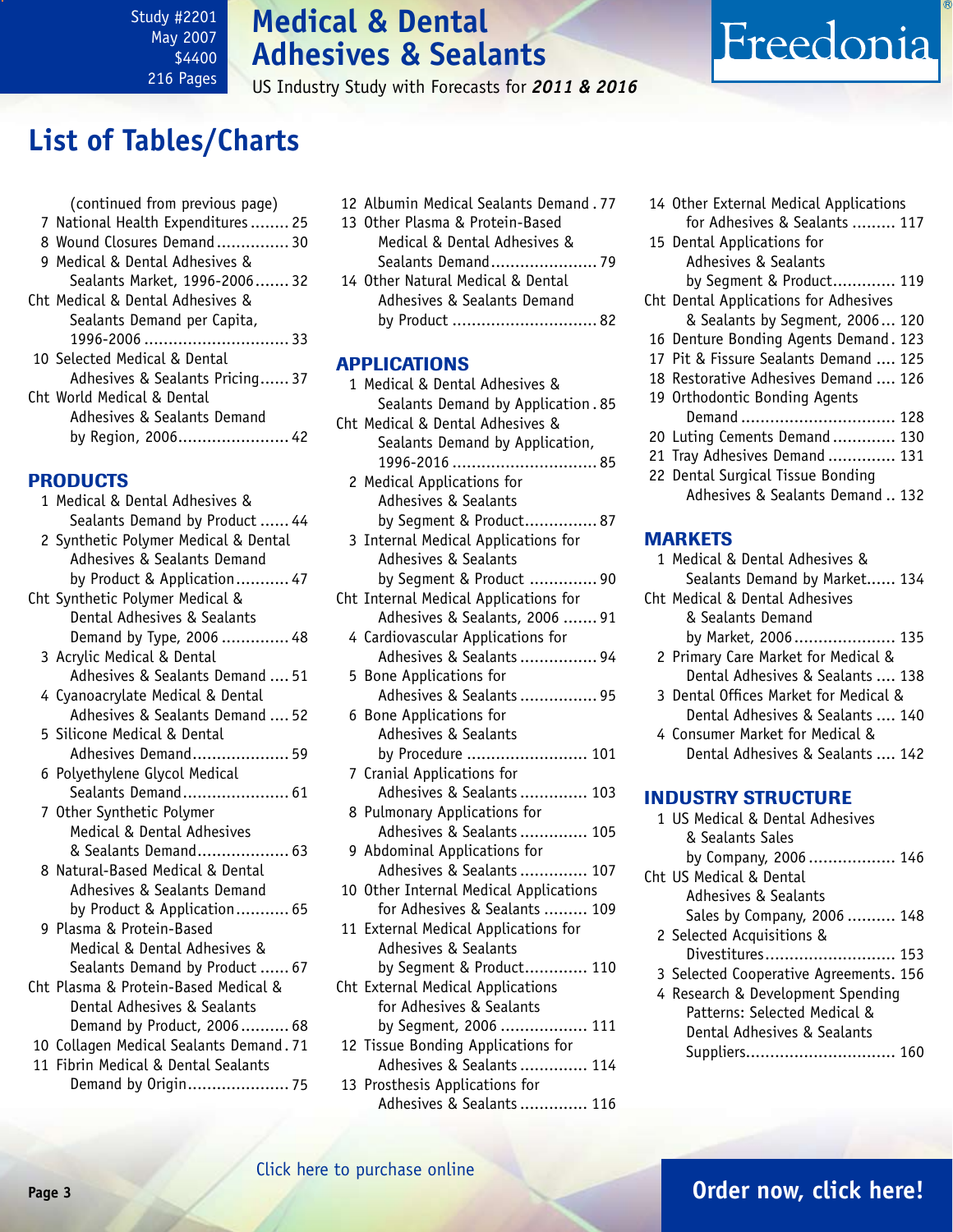Study #2201 May 2007 \$4400 216 Pages

# **Medical & Dental Adhesives & Sealants**

US Industry Study with Forecasts for *2011 & 2016*

Freedonia

<span id="page-3-0"></span>*Many markets for medical adhesives and sealants -- including cyanoacrylate, polyethylene glycol and various plasma and protein types -- are experiencing fast growth off a small base.*

## **US demand to grow 7.6% annually through 2011**

Demand for medical and dental adhesives and sealants in the US is forecast to rise 7.6 percent per year to \$1.8 billion in 2011. Much of this growth can be attributed to the aging US population, as older individuals are more likely to require surgical and dental procedures. Advances will also depend on continuing new product development and increasing acceptance of these materials in surgical and consumer settings.

## **Cyanoacrylate, polyethylene glycol among best prospects**

With the exception of joint replacements and most dental applications, medical applications for adhesives and sealants are relatively new, and thus many markets are experiencing fast growth off a small base. Cyanoacrylate adhesives are projected to find greater use in external tissue bonding applications, particularly in medical emergency and consumer settings. In addition, rapid gains should result from the commercialization of several products presently in development, including cyanoacrylates for internal applications. Continued market penetration of polyethylene glycol sealants in tissue bonding and sealing applications during cardiovascular surgical procedures, as well as the development of an expanded application base into abdominal and cranial procedures, will provide rapid growth for these



materials. Rapid gains for plasma and protein sealants, including those based on albumin and collagen, will be promoted by their expanded use in surgical procedures such as tissue sealing.

## **Medical applications to outpace dental uses**

Due to the aforementioned factors, medical applications will achieve more rapid growth than dental applications through 2011. In internal medical applications, adhesives and sealants will experience the best growth in situations where the tissue involved is affected by pressure caused by blood (e.g., capillaries, veins or arteries), air (e.g., the lungs), solids (e.g., the gastrointestinal

system) or fluids (e.g., the dural membrane in the cranial region, the bladder or the spinal cord). In external medical applications, adhesives and sealants will find increased opportunities in external tissue bonding, particularly on low tension wounds.

Dental applications will post annual growth of 4.1 percent through 2011. However, good opportunities still exist, especially in newer products. For example, pit and fissure sealants will register strong gains due to their use in the prevention of cavities. Products such as denture adhesives, restorative adhesives and luting cements will see limited gains through 2011, primarily due to overall improved dental health.

Copyright 2007 The Freedonia Group, Inc.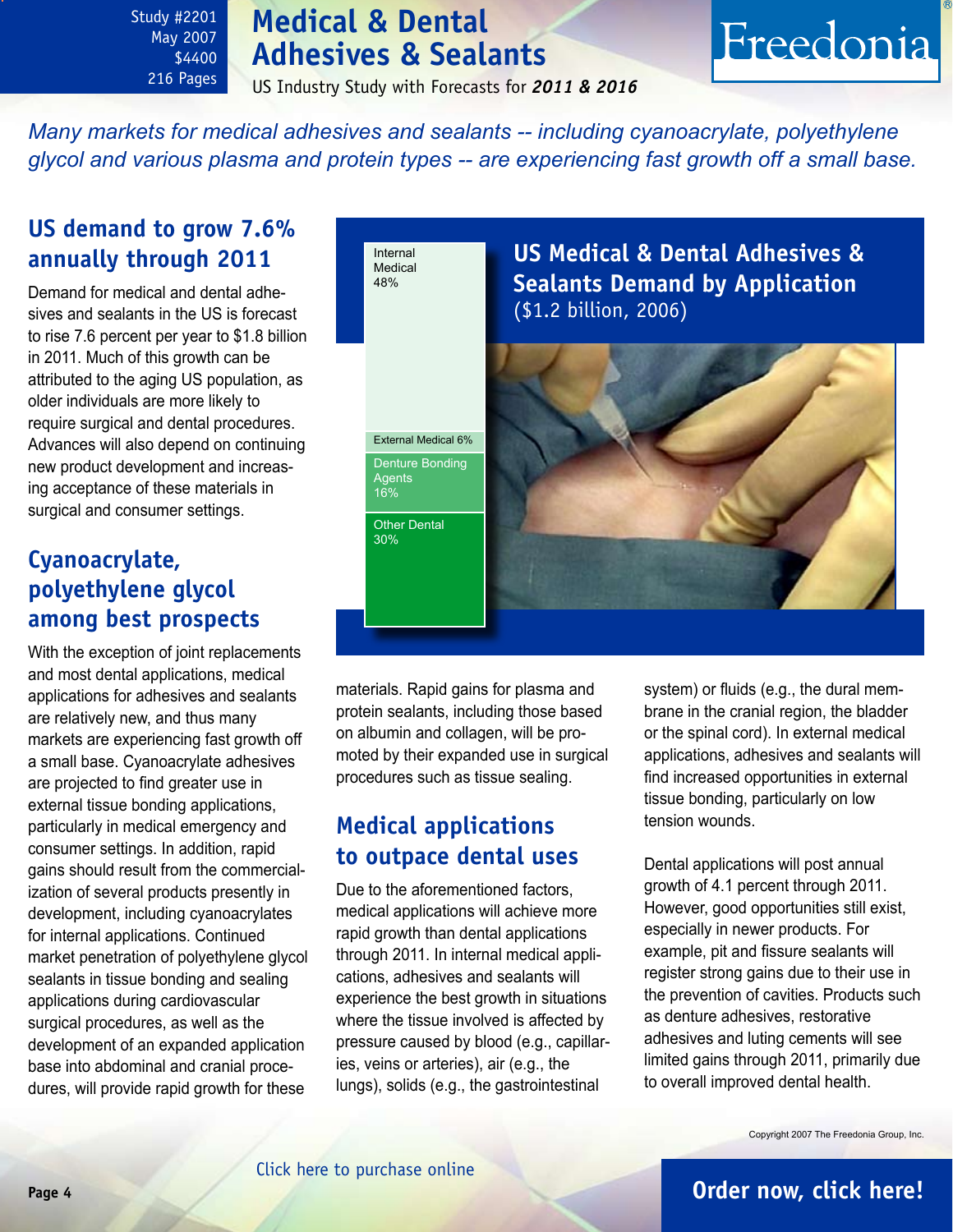# **Medical & Dental Adhesives & Sealants**

US Industry Study with Forecasts for *2011 & 2016*

# **Sample Text, Table & Chart**

<span id="page-4-0"></span>Study #2201 May 2007 \$4400 216 Pages

## **TABLE III-8**

Freedonia

#### **NATURAL-BASED MEDICAL & DENTAL ADHESIVES & SEALANTS DEMAND BY PRODUCT & APPLICATION (million dollars)**

|  | APPLICATIONS |  |
|--|--------------|--|
|  |              |  |

#### **Dental Applications**

Consumption of adhesives and sealants in dental applications of

**text**



erally do not compete with other technologies. This is in contain other applications where adhesives and sealants compete wit bandages, sutures or staples. In 2011, dental applications are to account for 39 percent of the total medical and dental adhesive sealants market.

There are seven major categories of dental adhesives and sealants: denture bonding agents, pit and fissure sealants, restorative adhesives, cements, orthodontic bonding agents, luting cements, tray adhesives and surgical tissue bonding. Adhesives and sealants are projected to achieve the most rapid gains in tissue bonding as more dental professionals realize the benefits of using these materials in various surgical procedures, such as tooth extractions. Pit and fissure sealants will also register above-average gains due to their use in the prevention of cavities. Products such as denture adhesives, restorative adhesives and luting cements will see limited gains through 2011, primarily due to overall improved dental health in the US population.

**1400 1500** phosphate, zinc oxide-eugenol and a copolymer of methyl vinyl ether ylate, silicone, sodium carboxymethyl cellulose, urethane acrylate, zinc Several technologies can be used in the production of dental adhesives and sealants, including bisphenol-A-glycidyl methacrylate (BIS-GMA), glass ionomer, hybrid glass ionomers, methacrylate, polycarbox-

|  | ×<br>٦ |
|--|--------|

| Item                                                                                                      |            |            | 1996 2001 2006 2011 2016 |            |            |
|-----------------------------------------------------------------------------------------------------------|------------|------------|--------------------------|------------|------------|
| Resident Population (mil persons)<br>\$ natural/capita                                                    | 269<br>0.5 | 285<br>1.0 | 299<br>2.0               | 313<br>3.0 | 326<br>3.9 |
| Natural-Based Adhesives/Sealants<br>By Product:<br>Plasma & Protein<br>Other Natural                      |            |            |                          |            |            |
| By Application:<br><b>SAMPLE</b><br>Internal Medical<br>Dental<br><b>TABLE</b><br><b>External Medical</b> |            |            |                          |            |            |
| \$/ml<br>Natural Adhesives/Sealants (mil ml)                                                              |            |            |                          |            |            |

#### **CHART IV-1**

#### **MEDICAL & DENTAL ADHESIVES & SEALANTS DEMAND BY APPLICATION, 1996-2016**



## **Page 5 [Order now, click here!](#page-6-0)**

## [Click here to purchase online](http://www.freedoniagroup.com/DocumentDetails.aspx?Referrerid=FM-Bro&StudyID=2201)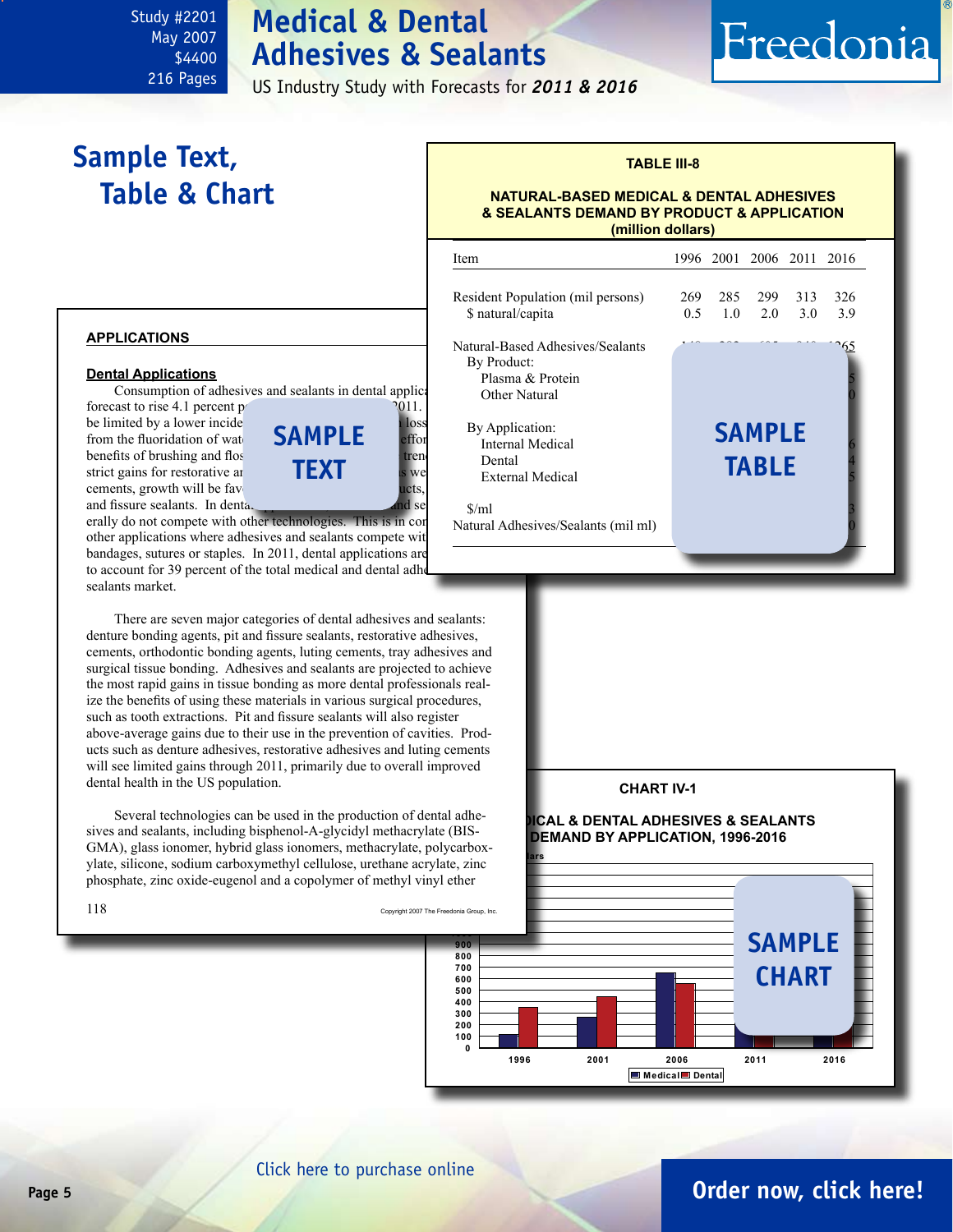# **Medical & Dental Adhesives & Sealants**

US Industry Study with Forecasts for *2011 & 2016*

# Freedonia

# **Sample Profile, Table & Chart**

<span id="page-5-0"></span>Study #2201 May 2007 \$4400 216 Pages

## **TABLE V-3**

#### **DENTAL OFFICES MARKET FOR MEDICAL & DENTAL ADHESIVES & SEALANTS (million dollars)**

| <b>Item</b>                           |     | 1996 2001 2006 2011 2016 |               |     |     |
|---------------------------------------|-----|--------------------------|---------------|-----|-----|
| Dental Offices (000)                  | 113 | 117                      | 121           | 123 | 126 |
| 000\$ adhesives/office                |     |                          |               |     |     |
| Dental Visits (million)               |     |                          |               |     |     |
| \$ adhesives/visit                    |     |                          |               |     |     |
| Dental Adhesives $\&$ Sealants        |     |                          | <b>SAMPLE</b> |     |     |
| Pit & Fissure Sealants                |     |                          | <b>TABLE</b>  |     |     |
| <b>Restorative Adhesives</b><br>Other |     |                          |               |     |     |
|                                       |     |                          |               |     |     |
|                                       |     |                          |               |     |     |
| % dental office                       |     |                          |               |     |     |

#### **COMPANY PROFILES**

**Prestige Brands Holdings Incorporated** 90 North Broadway Irvington, NY 10533 914-524-6810 http://ww

Revenue<sup>1</sup> Employr

Key Proc**ks: PROF sample**

Prestige Brands, a portfolio company of private equity firm GTCR Golder R and private equity firm GTCR Golder R n the marketing, sale and distribution of over-the-counter pharmaceuticals, household

cleaning and personal care products sold by mass merchandisers. The Company operates through three segments: Over-the-Counter Drug, Household Cleaning and Personal Care.

idly to form a clear protective cover that also kills germs via an antiseptic. The Company identifies the major competitor of their NEW-SKIN The Company participates in the medical adhesive and sealant industry through the Over-the-Counter Drug segment, which generated FY 2006 sales of \$161 million. Among the segment's products are NEW-SKIN liquid bandages, which are brushed on skin and dry rapproducts as Johnson & Johnson (New Brunswick, New Jersey), maker of BANDAID liquid bandage. The segment uses various third-party manufacturers to fulfill all of its manufacturing needs. These manufactures also handle production planning, research and development, procurement and quality testing. Principal customers of the Company's products include Wal-Mart (Bentonville, Arizona), Walgreens (Deerfield, Illinois), CVS (Woonsocket, Rhode Island), Target (Minneapolis, Minnesota) and Dollar General (Goodlettsville, Tennessee).

 $200$  Copyright 2007 The Freedonia Group, Inc.

**CHART VI-1 US MEDICAL & DENTAL ADHESIVES & SEALANTS SALES BY COMPANY, 2006 (\$1.2 billion)** Market Leaders 50% 9%  $10%$ 13% **sample chart**

## **Page 6 [Order now, click here!](#page-6-0)**

DENTSPLY

9%

 $1\%$ 

Stryker

Procter & Gamble

King Pharmaceuticals

Baxter International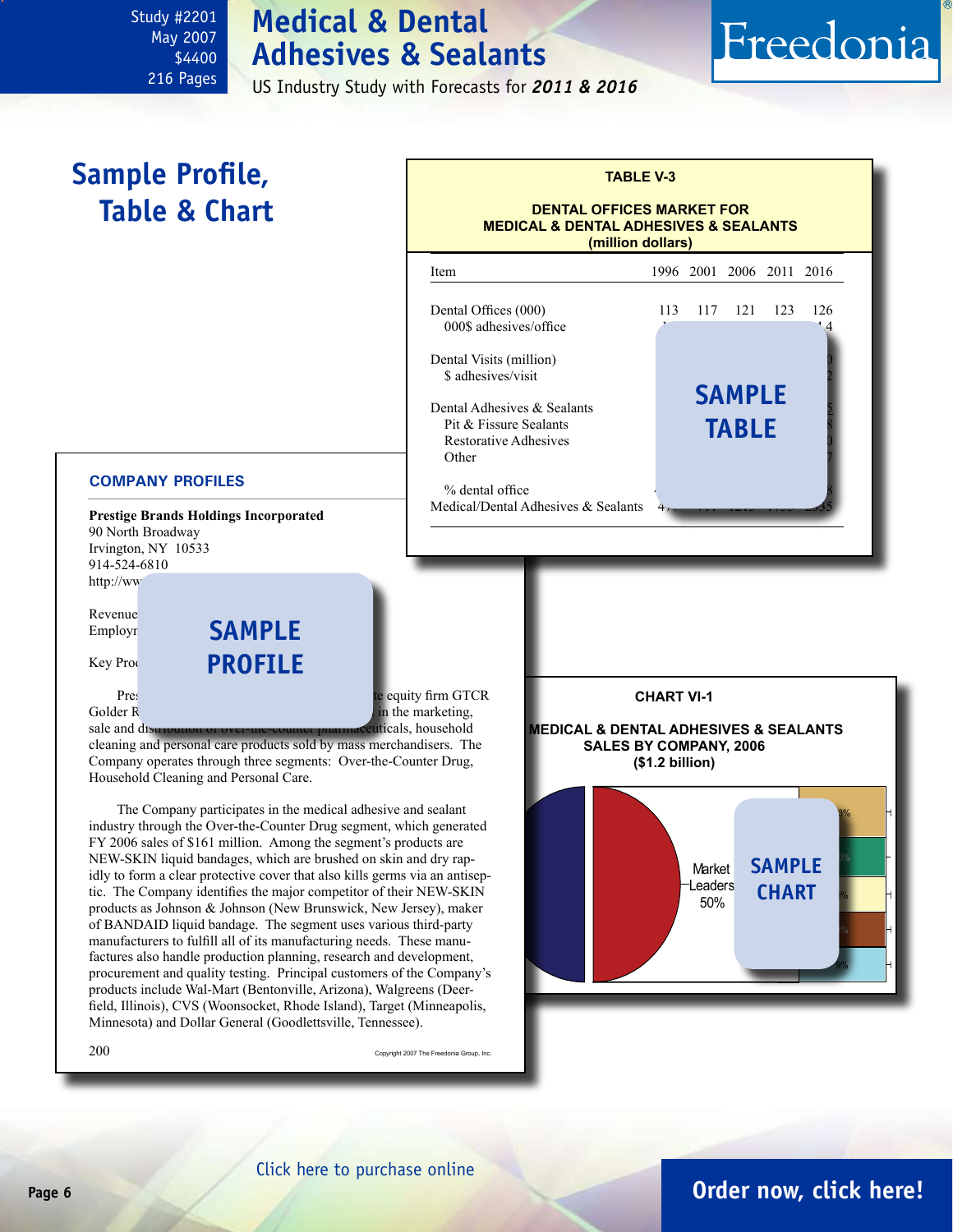## <span id="page-6-0"></span>**ORDER INFORMATION**

**Five Convenient Ways to Order**

INDUSTRY MARKET RESEARCH FOR BUSINESS LEADERS, STRATEGISTS, DECISION MAKERS

# Freedonia

**ONLINE: [www.freedoniagroup.com](http://www.freedoniagroup.com/DocumentDetails.aspx?Referrerid=FM-Bro&StudyID=2201)**

**MAIL: Print out and complete the order form and send to The Freedonia Group (see address at the bottom of this form)**

**PHONE: Call toll free, 800.927.5900 (US) or +1 440.684.9600**

**FAX: +1 440.646.0484 (US)**

**EMAIL: [info@freedoniagroup.com](mailto:info@freedoniagroup.com)**

#### **Free Handling & Shipping**

**There is NO charge for handling or UPS shipping in the US. Expect delivery in 3 to 5 business days. Outside the US, Freedonia provides free airmail service. Express delivery is available at cost.**

#### **Orders Outside of the US**

**Checks must be made payable in US funds, drawn against a US bank and mailed directly to The Freedonia Group. For wire transfers please contact our customer service department at info@ freedoniagroup.com. Credit cards accepted.**

#### **Credit Card Orders**

**For convenience, Freedonia accepts American Express, MasterCard or Visa. Credit card purchases must include account number, expiration date and authorized signature.**

#### **Save 15%**

**If you order three (3) different titles at the same time, you can receive a 15% discount. If your order is accompanied by a check or wire transfer, you may take a 5% cash discount (discounts do not apply to Corporate Use Licenses).**

#### **Corporate Use License**

**Now every decision maker in your organization can act on the key intelligence found in all Freedonia studies. For an additional \$2300, companies receive unlimited use of an electronic version (PDF) of the study. Place it on your intranet, e-mail it to coworkers around the world, or print it as many times as you like,** 

[Click here to learn more about](http://www.freedoniagroup.com/pdf/FreedoniaCULBro.pdf)  [the Corporate Use License](http://www.freedoniagroup.com/pdf/FreedoniaCULBro.pdf)

| <b>ORDER FORM</b><br><b>F-WEB.2201</b>                                                                                                                |                                                                                                                                                                                                                                      |
|-------------------------------------------------------------------------------------------------------------------------------------------------------|--------------------------------------------------------------------------------------------------------------------------------------------------------------------------------------------------------------------------------------|
|                                                                                                                                                       |                                                                                                                                                                                                                                      |
| <b>Medical &amp; Dental Adhesives &amp; Sealants  \$4400</b>                                                                                          |                                                                                                                                                                                                                                      |
| $+$ \$2300<br>Corporate Use License (add to study price) *                                                                                            |                                                                                                                                                                                                                                      |
| Additional Print Copies @ \$500 each *                                                                                                                |                                                                                                                                                                                                                                      |
| Total (including selected option) \$                                                                                                                  |                                                                                                                                                                                                                                      |
| □ Enclosed is my check (5% discount) drawn on a US bank and payable to<br>The Freedonia Group, Inc., in US funds (Ohio residents add 7.75% sales tax) | Street (No PO Box please)                                                                                                                                                                                                            |
|                                                                                                                                                       |                                                                                                                                                                                                                                      |
| □ Bill my company □ American Express □ MasterCard □ Visa                                                                                              |                                                                                                                                                                                                                                      |
| МM<br>YY                                                                                                                                              | Country <u>the country of the country of the country of the country of the country of the country of the country of the country of the country of the country of the country of the country of the country of the country of the</u> |
| Credit Card #<br><b>Expiration</b>                                                                                                                    | $\mathsf{Fax}$ . The contract of $\mathsf{Fax}$ is the contract of $\mathsf{Fax}$                                                                                                                                                    |
|                                                                                                                                                       |                                                                                                                                                                                                                                      |
|                                                                                                                                                       |                                                                                                                                                                                                                                      |

**\* Please check appropriate option and sign below to order an electronic version of the study.**

#### **Corporate Use License Agreement**

**The above captioned study may be stored on the company's intranet or shared directory, available to company employees. Copies of the study may be made, but the undersigned represents that distribution of the study will be limited to employees of the company.**

### **Individual Use License Agreement**

**The undersigned hereby represents that the above captioned study will be used by only \_\_\_ individual(s) who are employees of the company and that the study will not be loaded on a network for multiple users. In the event that usage of the study changes, the Company will promptly notify Freedonia of such change and will pay to Freedonia the appropriate fee based on Freedonia's standard fee schedule then in effect. Note: Entire company corporate use license, add \$2300; one additional user, add \$400; two additional users, add \$800; three additional users, add \$1200.**

**Signature Signature**

**The Freedonia Group, Inc. 767 Beta Drive • Cleveland, OH • 44143-2326 • USA • [Web site: www.freedoniagroup.com](http://www.freedoniagroup.com/Home.aspx?ReferrerId=FM-Bro) Tel US: 800.927.5900 or +1 440.684.9600 • Fax: +1 440.646.0484 • [e-mail: info@freedoniagroup.com](mailto:info@freedoniagroup.com)**